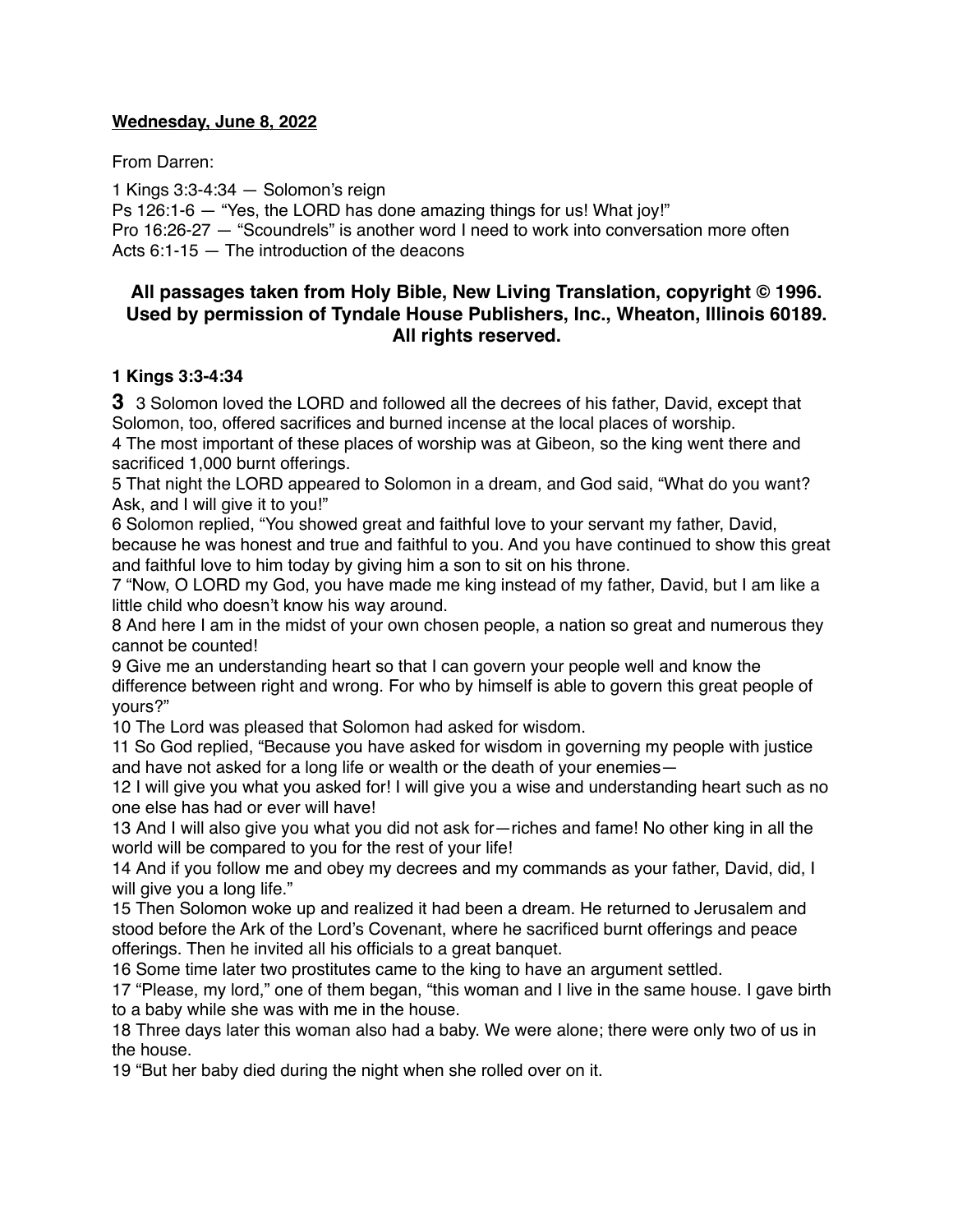20 Then she got up in the night and took my son from beside me while I was asleep. She laid her dead child in my arms and took mine to sleep beside her.

21 And in the morning when I tried to nurse my son, he was dead! But when I looked more closely in the morning light, I saw that it wasn't my son at all."

22 Then the other woman interrupted, "It certainly was your son, and the living child is mine." "No," the first woman said, "the living child is mine, and the dead one is yours." And so they argued back and forth before the king.

23 Then the king said, "Let's get the facts straight. Both of you claim the living child is yours, and each says that the dead one belongs to the other.

24 All right, bring me a sword." So a sword was brought to the king.

25 Then he said, "Cut the living child in two, and give half to one woman and half to the other!" 26 Then the woman who was the real mother of the living child, and who loved him very much, cried out, "Oh no, my lord! Give her the child—please do not kill him!" But the other woman said, "All right, he will be neither yours nor mine; divide him between us!"

27 Then the king said, "Do not kill the child, but give him to the woman who wants him to live, for she is his mother!"

28 When all Israel heard the king's decision, the people were in awe of the king, for they saw the wisdom God had given him for rendering justice.

**4** 1 King Solomon now ruled over all Israel,

2 and these were his high officials: Azariah son of Zadok was the priest.

3 Elihoreph and Ahijah, the sons of Shisha, were court secretaries. Jehoshaphat son of Ahilud was the royal historian.

4 Benaiah son of Jehoiada was commander of the army. Zadok and Abiathar were priests.

5 Azariah son of Nathan was in charge of the district governors. Zabud son of Nathan, a priest, was a trusted adviser to the king.

6 Ahishar was manager of the palace property. Adoniram son of Abda was in charge of forced labor.

7 Solomon also had twelve district governors who were over all Israel. They were responsible for providing food for the king's household. Each of them arranged provisions for one month of the year.

8 These are the names of the twelve governors: Ben-hur, in the hill country of Ephraim.

9 Ben-deker, in Makaz, Shaalbim, Beth-shemesh, and Elon-bethhanan.

10 Ben-hesed, in Arubboth, including Socoh and all the land of Hepher.

11 Ben-abinadab, in all of Naphoth-dor. (He was married to Taphath, one of Solomon's daughters.)

12 Baana son of Ahilud, in Taanach and Megiddo, all of Beth-shan near Zarethan below Jezreel, and all the territory from Beth-shan to Abel-meholah and over to Jokmeam.

13 Ben-geber, in Ramoth-gilead, including the Towns of Jair (named for Jair of the tribe of Manasseh ) in Gilead, and in the Argob region of Bashan, including sixty large fortified towns with bronze bars on their gates.

14 Ahinadab son of Iddo, in Mahanaim.

15 Ahimaaz, in Naphtali. (He was married to Basemath, another of Solomon's daughters.) 16 Baana son of Hushai, in Asher and in Aloth.

17 Jehoshaphat son of Paruah, in Issachar.

18 Shimei son of Ela, in Benjamin.

19 Geber son of Uri, in the land of Gilead, including the territories of King Sihon of the Amorites and King Og of Bashan. There was also one governor over the land of Judah.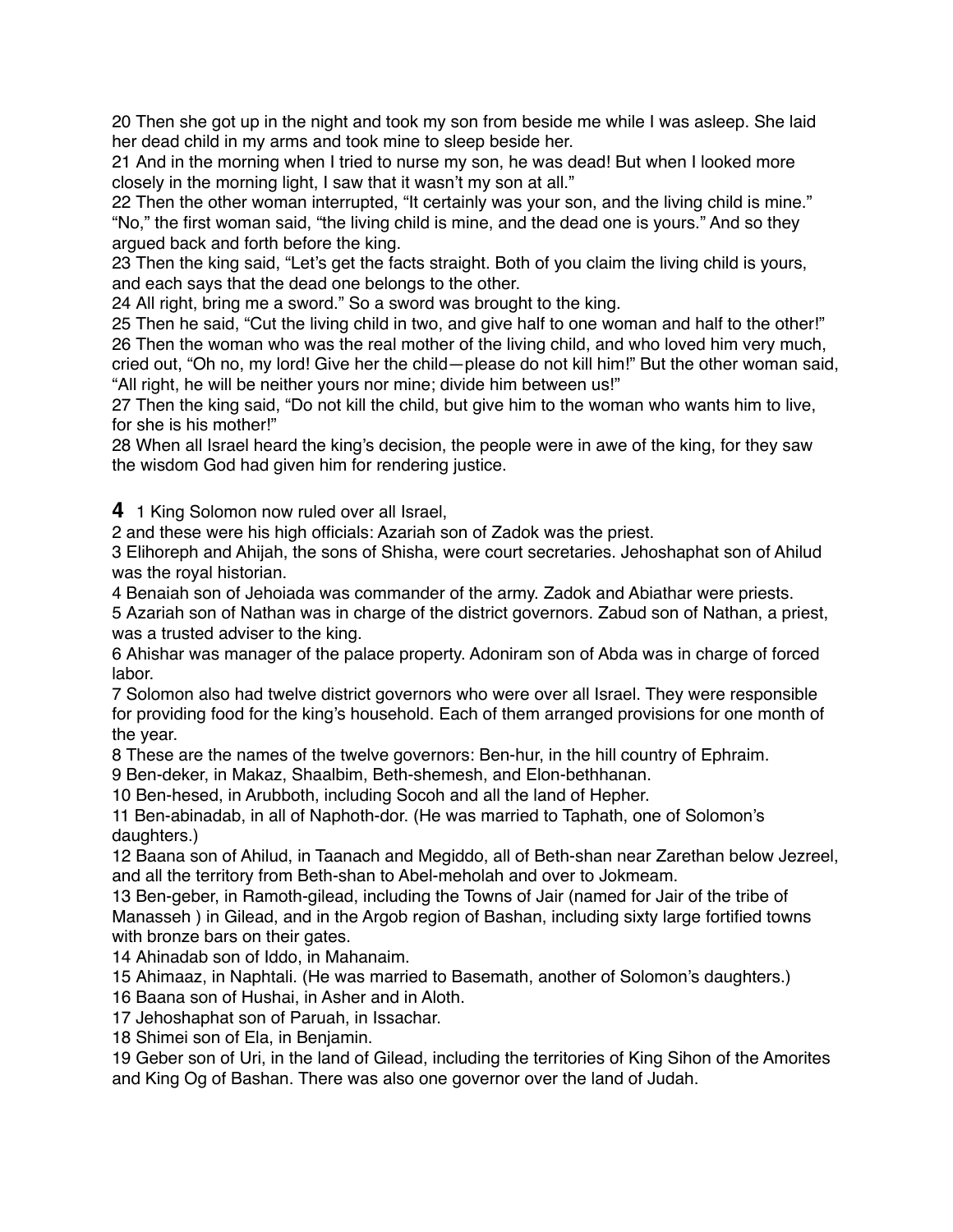20 The people of Judah and Israel were as numerous as the sand on the seashore. They were very contented, with plenty to eat and drink.

21 Solomon ruled over all the kingdoms from the Euphrates River in the north to the land of the Philistines and the border of Egypt in the south. The conquered peoples of those lands sent tribute money to Solomon and continued to serve him throughout his lifetime.

22 The daily food requirements for Solomon's palace were 150 bushels of choice flour and 300 bushels of meal ;

23 also 10 oxen from the fattening pens, 20 pasture-fed cattle, 100 sheep or goats, as well as deer, gazelles, roe deer, and choice poultry.

24 Solomon's dominion extended over all the kingdoms west of the Euphrates River, from Tiphsah to Gaza. And there was peace on all his borders.

25 During the lifetime of Solomon, all of Judah and Israel lived in peace and safety. And from Dan in the north to Beersheba in the south, each family had its own home and garden. 26 Solomon had 4,000 stalls for his chariot horses, and he had 12,000 horses.

27 The district governors faithfully provided food for King Solomon and his court; each made sure nothing was lacking during the month assigned to him.

28 They also brought the necessary barley and straw for the royal horses in the stables. 29 God gave Solomon very great wisdom and understanding, and knowledge as vast as the sands of the seashore.

30 In fact, his wisdom exceeded that of all the wise men of the East and the wise men of Egypt. 31 He was wiser than anyone else, including Ethan the Ezrahite and the sons of Mahol— Heman, Calcol, and Darda. His fame spread throughout all the surrounding nations.

32 He composed some 3,000 proverbs and wrote 1,005 songs.

33 He could speak with authority about all kinds of plants, from the great cedar of Lebanon to the tiny hyssop that grows from cracks in a wall. He could also speak about animals, birds, small creatures, and fish.

34 And kings from every nation sent their ambassadors to listen to the wisdom of Solomon.

#### **Psalm 126:1-6**

**126** 1 When the LORD brought back his exiles to Jerusalem, it was like a dream! 2 We were filled with laughter, and we sang for joy. And the other nations said, "What amazing things the LORD has done for them."

3 Yes, the LORD has done amazing things for us! What joy!

4 Restore our fortunes, LORD, as streams renew the desert.

5 Those who plant in tears will harvest with shouts of joy.

6 They weep as they go to plant their seed, but they sing as they return with the harvest.

#### **Proverbs 16:26-27**

**16** 26 It is good for workers to have an appetite; an empty stomach drives them on. 27 Scoundrels create trouble; their words are a destructive blaze.

# **Acts 6:1-15**

**6** 1 But as the believers rapidly multiplied, there were rumblings of discontent. The Greekspeaking believers complained about the Hebrew-speaking believers, saying that their widows were being discriminated against in the daily distribution of food.